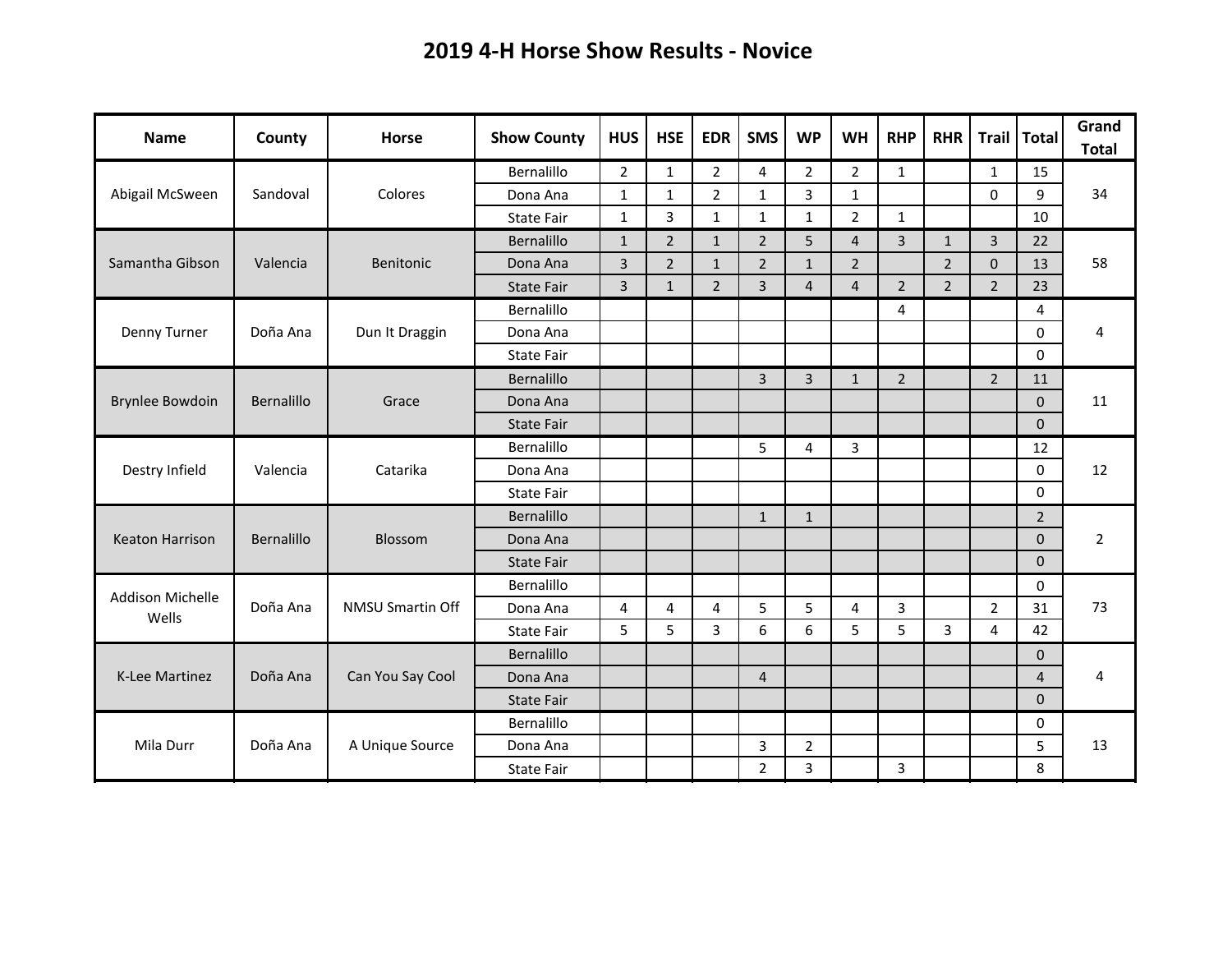## **2019 4-H Horse Show Results - Novice**

| Name                   | County   | <b>Horse</b>             | <b>Show County</b> | <b>HUS</b>     | <b>HSE</b> | <b>EDR</b> | <b>SMS</b> | <b>WP</b>      | <b>WH</b> | <b>RHP</b>     | <b>RHR</b> |   | Trail   Total  | Grand<br><b>Total</b> |
|------------------------|----------|--------------------------|--------------------|----------------|------------|------------|------------|----------------|-----------|----------------|------------|---|----------------|-----------------------|
| Liam Powell            | Doña Ana | You Missbehavin          | Bernalillo         |                |            |            |            |                |           |                |            |   | $\mathbf{0}$   | 2                     |
|                        |          |                          | Dona Ana           |                |            |            |            |                |           | $\mathbf{1}$   |            |   | $\overline{2}$ |                       |
|                        |          |                          | <b>State Fair</b>  |                |            |            |            |                |           |                |            |   | $\mathbf 0$    |                       |
| Denny Turner           | Doña Ana | <b>Golds Classic Las</b> | <b>Bernalillo</b>  |                |            |            |            |                |           |                |            |   | 0              |                       |
|                        |          |                          | Dona Ana           | $\overline{2}$ | 3          | 3          | 6          | 4              | 3         | $\overline{2}$ | 3          | 3 | 29             | 69                    |
|                        |          |                          | State Fair         | 4              | 4          | 4          | 4          | 5              | 6         | 6              | 4          | 3 | 40             |                       |
| Lacey Knight           | Dona Ana | A Glowin Again           | Bernalillo         |                |            |            |            |                |           |                |            |   | $\mathbf 0$    | 12                    |
|                        |          |                          | Dona Ana           |                |            |            |            |                |           |                |            |   | $\Omega$       |                       |
|                        |          |                          | <b>State Fair</b>  | $\overline{2}$ | 2          |            | 5          | $\overline{2}$ | $\perp$   |                |            |   | 12             |                       |
| <b>Trippton Angell</b> | Lea      | Yo Yo Peppy              | Bernalillo         |                |            |            |            |                |           |                |            |   | 0              |                       |
|                        |          |                          | Dona Ana           |                |            |            |            |                |           |                |            |   | 0              | 9                     |
|                        |          |                          | State Fair         |                |            |            | 0          | O              | 3         | 4              |            |   | 9              |                       |